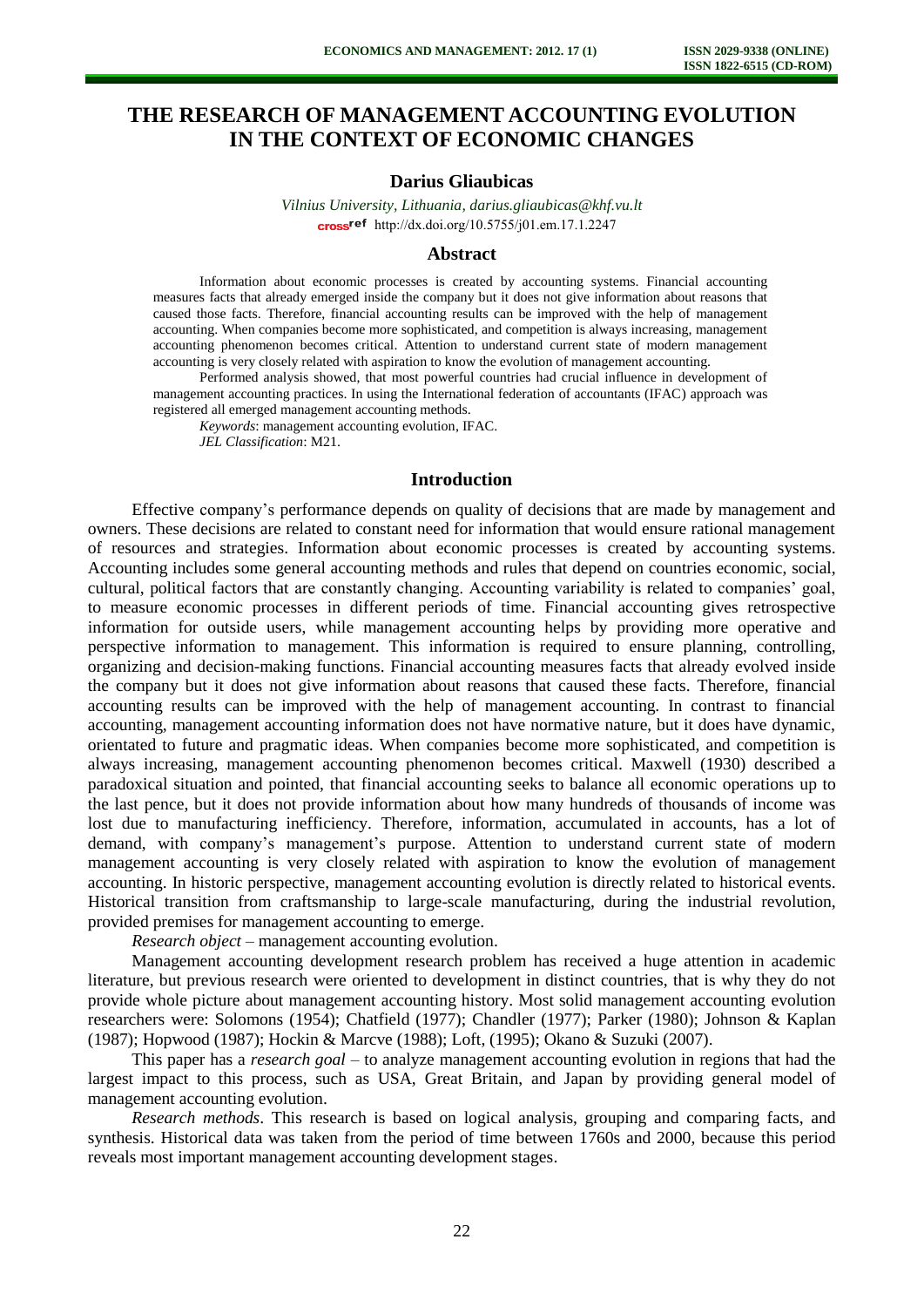First part of this paper analyses most common theoretical approaches to management accounting evolution. With the analysis results, theoretical research model was formed that helps in reaching the goal of this paper. Second part includes archival management accounting evolution analysis in USA, Great Britain and Japan. In the third part obtained research results will be considered, by organizing them in created theoretical research model.

## **Management accounting evolution research methodology**

Loft (1995) distinguished five different approaches that analyze evolution of accounting: (1) traditional, (2) neo-classical, (3) Johnson-Kaplan, (4) labor process and (5) Marxist. Proponents of traditional approach argue, that constant development is one of main accounting characteristics, and improving methods, that were used is the fact, that determines current state of management accounting (Ede, 1949; Chatfield, 1977). Neo-classic approach agrees with basic principles of traditional viewpoint, but they reviewed and improved historical analysis (Loft, 1995). This approach is known for passive observation of accounting methods that help companies reach their targets. According to Johnson-Kaplan approach, management accounting had lost its relevance, because methods that were used in 1980s were developed before 1925. This approach encourages opinion, that traditional management accounting does not provide proper information to management (Johnson & Kaplan, 1987). Labor process approach is based on idea, that company's control systems are not only neutral mechanisms, but by contraries, their use encourages effective manufacturing processes (Hopwood, 1987). Marxist approach argues that accounting system is a practical mechanism that helps company's management to save labor and other resources every day, to create additional economic value (Hopper & Armstrong, 1991). Management accounting development is considered to be a tool that properly distributes income and assets between social classes.

In addition to above mentioned approaches, it is important to take notice of International Accounting Federation 1998 presented statement about management accounting evolution. It observes management accounting concepts, development stages and economic factors that formed it (IFAC, 1998). Model helps to systematically interpret management accounting evolution (see figure 1).



*Source: IFAC (1998)* 

**Figure 1.** Management accounting development model

#### Management accounting evolution model includes four fundamental stages:

1. *Cost determination and financial control stage, until 1950.* The attention is directed to determining costs and financial control of processes. Following factors had influence in management accounting methods development: (1) strong economic position of western countries that encouraged international demand, for its products, (2) relatively weak competition, (3) low attention to quality, (4) largescale production.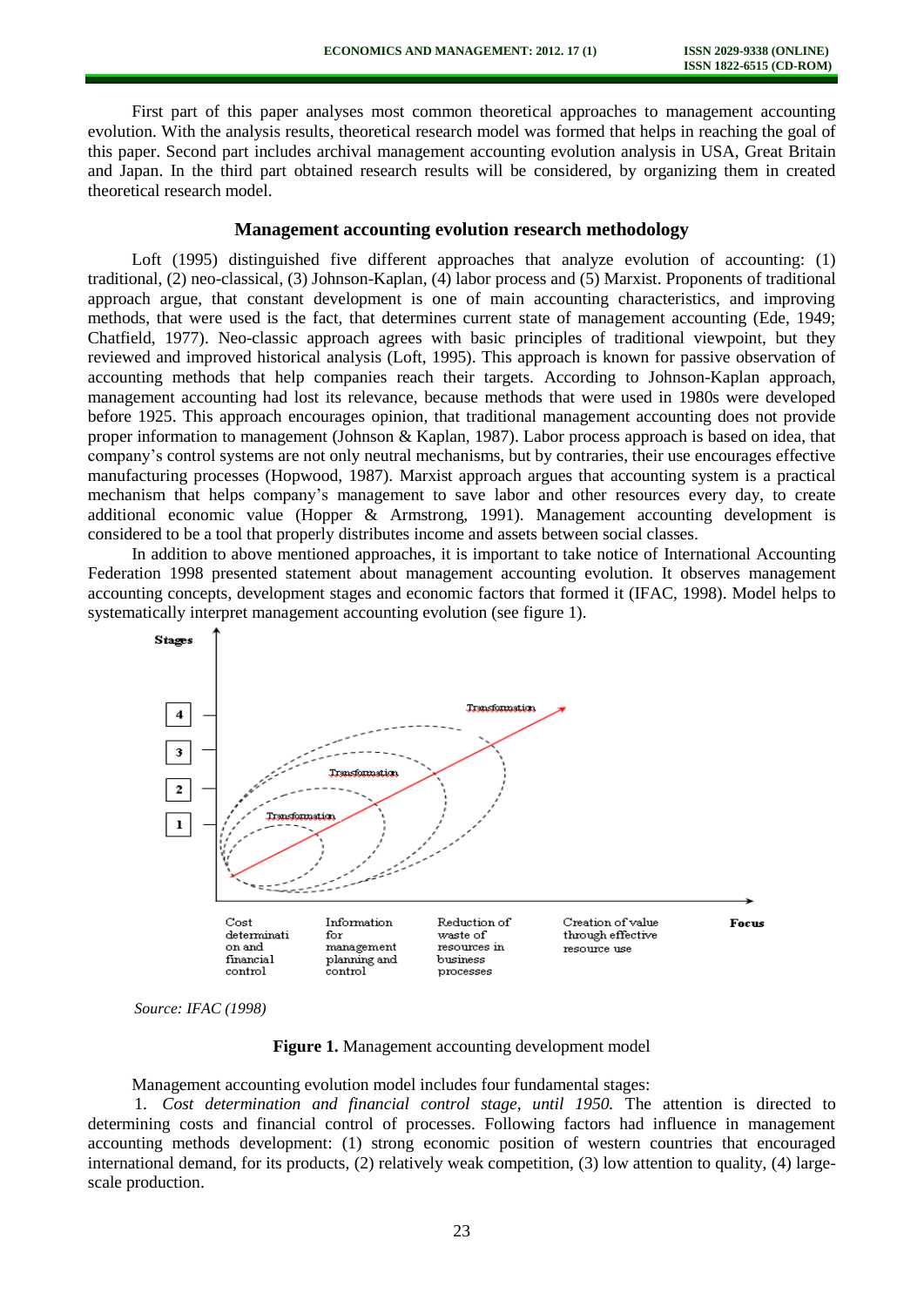2. *Information for management planning and control, from 1950 to 1965.* During this stage, the main purpose was to distinguish management accounting information for planning management processes and controlling them. Decision analysis and responsibility accounting methods were formed. This stage is characterized by manufacturing process and company's internal analysis.

3. *Reduction of waste of resources in business processes stage from 1965 to 1985.* Global competition that increased due to Japan's economic progress, caused changes in international trade. Aspiration to accommodate new business environment, became main priority for companies. Competition was encouraged by technologic advantage in manufacturing processes. Companies started seeking better quality and costs reduction, at the same time.

4. *Creation of value through effective resource use stage from 1985 to 2000.* During this stage, companies faced major business uncertainty, technological innovations. Therefore companies started implementing management accounting methods, which assess economic value.

IFAC model becomes a tool, helping to trace and organize management accounting methods by their advancement levels.

In order to fulfill the goal of this research, principles of neo-classical approach and IFAC evolutional model, was used. It means that all management accounting development facts are systemically registered and grouped by IFAC management accounting model stages.

#### **Research of management accounting evolution**

Industrial revolution is considered one of the most important events in management accounting development (Johnson & Kaplan, 1987). Industrial revolution was predestined by: (1) scientific revolution, Newton, Boyle scientific discoveries, (2) intellectual revolution, and works of Locke, Voltaire philosophers. Steam engine, telegraph and telephone were invented, railway system was created, cities and factories started intensely growing. Fast formation of capital markets significantly changed internal economical system, craftsmanship, concentrated in the hands of craftsmen, was changed by manufacturing system (see table 1).

|                                                            | <b>Internal system</b>                            | <b>Manufacturing system</b>                   |  |
|------------------------------------------------------------|---------------------------------------------------|-----------------------------------------------|--|
| Manual work<br><b>Labour</b> methods                       |                                                   | Machinery                                     |  |
| Location<br>Home                                           |                                                   | Factory                                       |  |
| <b>Ownership and</b>                                       | Minor manual tools, that belong to worker         | Powerful machinery, that belongs to owners    |  |
| working tools                                              |                                                   | of the capital                                |  |
| <b>Production</b>                                          | - Small volume production                         | - High volume production                      |  |
|                                                            | - Production is usually sold only in local market | - Production is sold in international markets |  |
| output                                                     | - Manufacturing is based on individual orders     | - Production is based on demand               |  |
| Labor                                                      | Worker produced whole product from beginning,     | - Worker produced only one part of whole      |  |
| environment                                                | till the end.                                     | production                                    |  |
|                                                            |                                                   | - Henry Ford production line system           |  |
|                                                            | Worker used to work as much as he could, taking   | Worker had fixed working hours                |  |
| <b>Working hours</b>                                       | in account number of orders                       |                                               |  |
| Workers effort determined his income<br><b>Workers and</b> |                                                   | Workers income was determined<br>his<br>by    |  |
| employers                                                  |                                                   | employers profitability                       |  |

**Table 1**. Internal and manufacturing systems characteristics comparison

*Source: Mokyr (1998)* 

Technological progress created new demand for accounting information. Accounting specialist had to provide information, necessary for costs control and production pricing (Wyatt, 2004). Although management accounting concept was first mentioned only after World War II, its synonym, cost accounting, was used since the beginning of industrial revolution.

### *USA*

Costs determination first time was used in textile mills around 1800. Cost information allowed to: (1) assess production expediency, (2) identify effective production processes and (3) product price; (4) decide whether additional investments to new machines and production space were needed (Tyson, 1998).

According to Hoskin & Macve (1988) research results, from Springfield Armory factory accounting, at around 1840s this company applied standard cost accounting method, for the first time. This method allowed comparing actual costs with anticipated cost standards, and analyzing deviation reasons.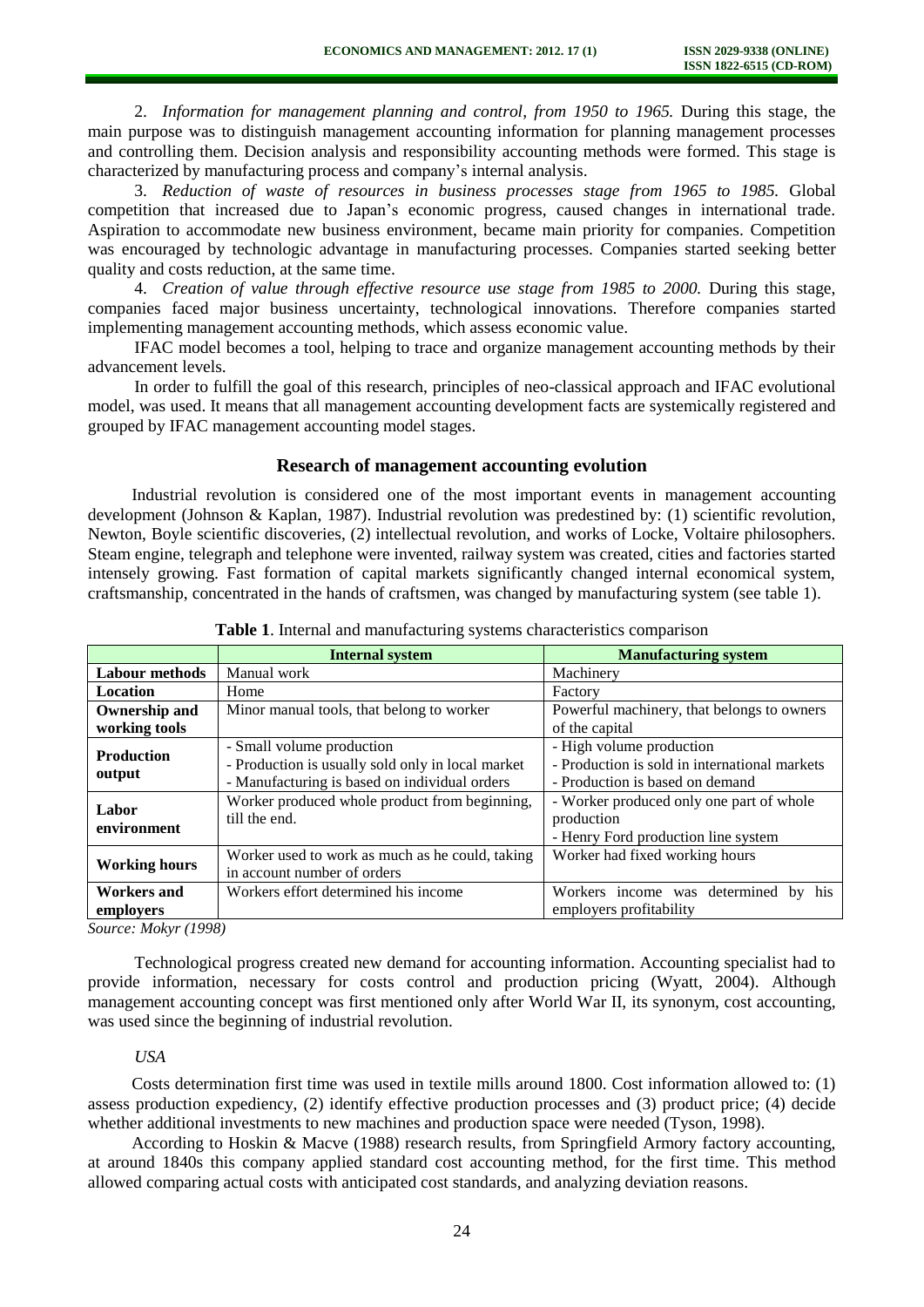While first modern railway companies were establishing, a need to solve large-scale investment and their financing sources, appeared. Capital attraction expanded number of company's owners. It became hard for owners to make decisions and control the company. Therefore company's agent-principal problem became very relevant. First time in history, owners transferred company's management functions to executives (Fleischman & Tyson, 2007). In terms of accounting development, railway companies started register cost information in accounts (Chandler, 1977). In order to control costs more precisely Lousville and Nashville created ton-mile ratio (Heier, 2000). It allowed reasonably calculating costs experienced and at the same time it, became a reliable tool in controlling activities. Carnegie at around 1860s came to conclusion, that there are indirect costs independent from production (Johnson & Kaplan, 1987). Management accounting development was highly influenced by scientific management theory, based on which accounting received academic basis and directions for purposeful development (Chatfield, 1977). There was a widespread ideas about the fact that: (1) observing worker task performing processes, and collecting and using workers knowledge, can help in finding the most effective way to improve those tasks, (2) effective ways to perform tasks were registered in written rules (3) it was also offered, to responsibly choose workers, to ensure efficient task performing, when using rules determined in advance, and also (4) create reasonable payment system for performed tasks. Also, under performance of scientific management theory, a need for operative and perspective information has formed (Fleischman & Tyson, 2007). Metcalfe ideas had high influence on cost accounting development. In his book "The cost of manufactures", published in 1885, he discussed separation of direct and indirect costs in order to make effective management decisions. Formation of modern management accounting methods, were also influenced by General Motors ideas. In 1919 it was created promoting salary system; started implementing flexible budgets, developed transfer pricing method.

Du Pont Powder company, was one of the first USA companies, that started developing several activities at the same time (Johnson & Kaplan, 1987). When company diversified its activities, management required such accounting system that would help controlling all products value chains, coordinate performance of individual subdivisions, while meeting owners' interests. Du Pont company's executives, wanted to control return on capital that owners invested, and at the same time justify investment financing decisions. That is why was created ROI ratio.

When World War I ended, cost accounting became a profession (Loft, 1990). Under the influence of great depression in 1933, USA government established mandatory provision, to form fair practice codex, which would include paying employees' reasonable wages and determining weekly working hours. Therefore cost accounting specialists had to ensure two main functions, while following fair practice codex: (1) ensure, that prices would not be lower than prime costs and (2) to harmonize costs calculating rules and methods (Johnson & Kaplan. 1987). During World War II, the importance of standard cost accounting method has reduced, because government wanted to trade only with those companies, whose production costs were close to actual, not standard costs (Fleischman & Tyson, 2007). About 1954, management accounting definition was mentioned for the first time. In Simon (1954) research that included employees from 7 biggest USA companies, it was found that management accounting information is used to fulfill three main control functions: (1) registering performance results, (2) managing attention and 3) solving problems. Performance results were given in financial reports. Attention managing was based on comparison of plans budgets and actual results. Problem solving function has been implemented by making decisions, such as: manufacture or buy, what if analysis or alternative pricing decisions. Also, a need to calculate direct production costs, to perform absorption and marginal costing has grown at about 1950 (Chatfield, 1977). In 1960s, when USA companies influence in worldwide economy has decreased, responsibility accounting has formed, which allowed determining who is responsible for individual scope (Kaplan, 1983). In 1970s first costs managing accounting methods were created. Activity based cost management method, and value adding costs and product lifecycle analysis methods were formed (Hoskin & Macve, 1988).

In 1981 strategic management accounting definition was introduced. Management accounting purpose became helping company's management to manage its strategies (Johnson & Kaplan, 1987). Porter (1985) created value chain model. Also, at 1985, competitors' analysis has grown stronger, because of five competitive forces, PEST and SWOT methods (Porter, 1985). These methods allowed assessing, not only company's internal environment, but also to foresee performance risk factors in external environment, this way creating a competitive advantage. In 1987, customers' profitability analysis was discussed (Anandarajan & Christopher, 1987). Kaplan & Norton (1996) created a balanced scorecard system, which allowed company's management to transform objectives provided in strategy, vision and mission into performance indicators, which allow assessing the success of implementing competitive performance strategy.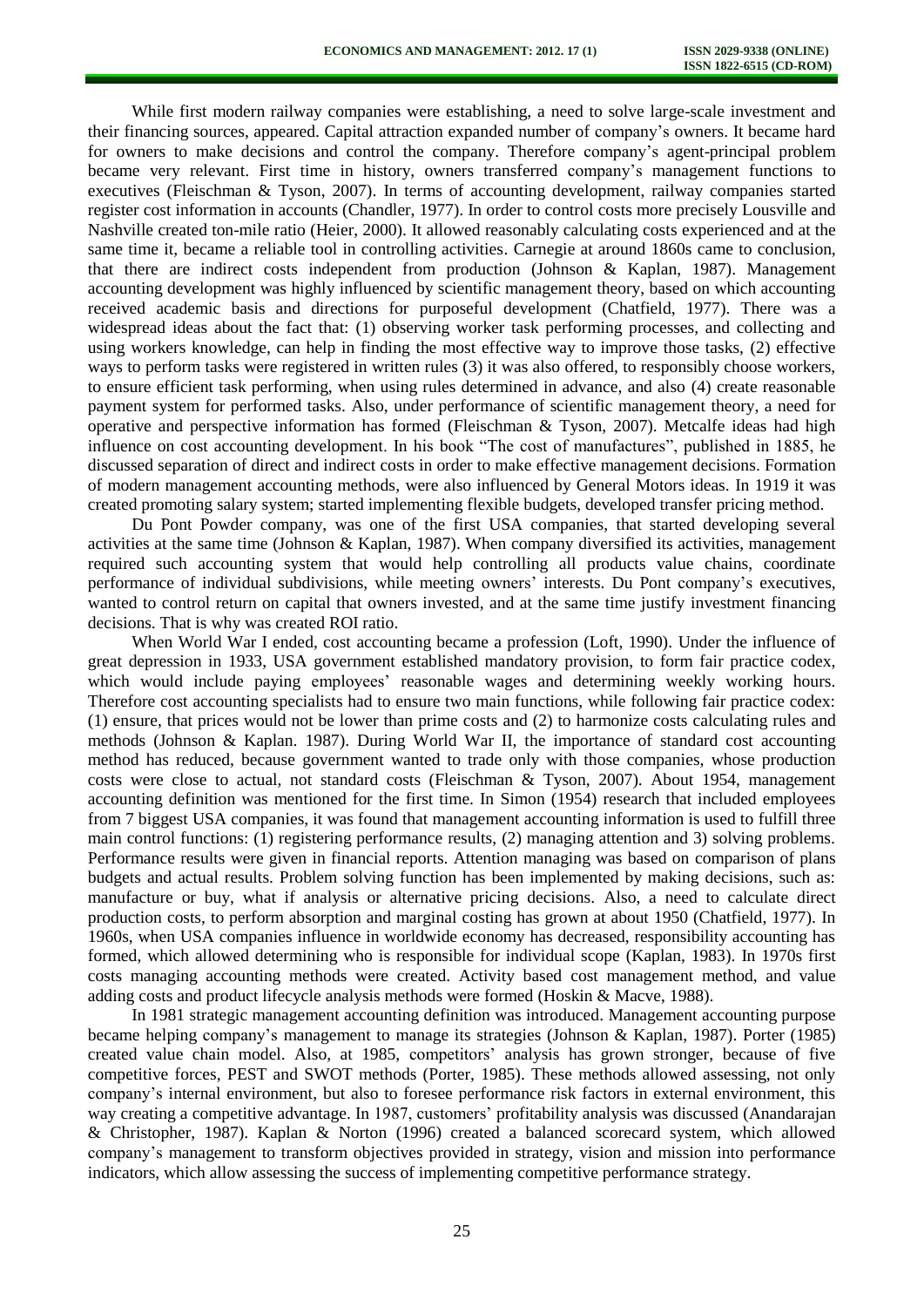#### *Great Britain*

Cost accounting was mentioned for the first time in 1779 (Boyns & Edwards, 2007). There was a quite significant need for farmers, to have accurate data about all their costs. But only at 1887 cost accounting received exclusive attention. Garcke & Fells published a book "Factory accounts, their principles and practice". Application of scientific management theory in cost accounting has encouraged its development. In 1875 formed the first costs system, based on which, indirect costs were allocated to products (Wright, 1962). Since 1890 companies were seeking to uniform cost accounting, adopt general calculating methods and definitions, standardized cost accounting method has spread (Boyns & Edwards, 2007). Newman (1921) noticed that increased attention to costs calculating comes from manufacturers dream to give up such performance managing methods, which do not encourage business effectiveness and stability. Todman (1922) marked out 5 scientific cost accounting elements: (1) correct costs ascertainment, (2) providing reliable basis for costs evaluation, (3) materials and unfinished production control, (4) unfinished production and finished production value finding and (5) preparing statistical information for management.

When World War I ended at 1922, costs accounting became a profession (Loft, 1990).

Important factor that provided more accurate calculation of costs was the aim to relate cost accounting with financial accounting. Cost accounting was created by engineers (Johnson & Kaplan, 1987).

Standard cost accounting method was used for the first time in chemical industry in 1902 (Solomons, 1954). Durman (1934) marked 7 advantages of standard costs system: (1) actual and anticipated costs comparison, (2) detailed analysis of deviations, (3) performance measurement, (4) reduction of bureaucratic effort, needed when supervising activities, (5) faster expense calculation, (6) ability to anticipate effects of changes in wage and material expenses, (7) activity policy formation.

Creating budgets in company's activities was mentioned for the first time in 1907 (Solomons, 1954). Quennell (1925) accepted the fact that due to increasing competition it is not enough to identify costs, it is also important to know all incurred costs, so they could reduce them and sustain respective level of mark-up.

In 1935 marginal costs accounting method was presented. Based on it, fixed indirect production costs were accounted as period expenses (Solomons, 1954). England and Wales institute of certified accountants, after World War II described the benefits of costs accounting to company's management (ICAEW, 1947). Costs accounting included 4 stages: (1) financial accounting, (2) identifying costs, (3) budgeting and (4) standard costs accounting.

#### *Japan*

Social and cultural environment in Japan forced management accounting to effectively mobilize many managing functions in to one entirety (Yoshikawa, 2001). Costs accounting methods in Japan started spreading in 1873, when a book Choai-no-Ho was published (Okano & Suzuki, 2007).

First budgets as a tool to plan and control activities were implemented in Mitsubishi in 1882 (Okano & Suzuki, 2007). In addition this company has learned to change budgets, when competition in the market became more intense. Widespread of scholastic management theory in Japan began in 1911. First companies to implement scientific management ideas were Mitsubishi Electric, Toyobo (Boynds & Edwards, 2007). Main purpose of scientific management was not only fulfilling economic needs of management and employees, but also developing an idea, that company's workers form one big family. This idea, which marks Japan's management philosophy, is called Keiei Kazoku principle (Hazama, 1963). This specific management practice in Japan, had one attribute, salary rising was related to seniority (Loft, 1995).

The need for cost accounting has grown stronger in 1920, when it was needed to decrease companies` activities costs. During this period, the need for standard accounting and budget control had become more active (Hazama, 1963). During World War II, importance of cost accounting has increased due to governmental influence, which aimed to effective manufacturing (Loft, 1995). In 1939 cost accounting rules, for factories, producing military weapons, were published. In 1940 costs accounting rules for marine weaponry manufacturing, were approved. In 1942 cost accounting rules for manufacturing companies were published. Government consistently implemented economical control policy was growing, and cost accounting became one of most effective control measures (Loft, 1995). When war became more intense, cost accounting rules were reviewed and simplified. It is worth mentioning, that during this period, attention was transferred from traditional cost accounting, to manufacturing control by Gentani principles (Kato, 1991). Gentani system – is a real-time processes observation system, which stresses the importance of constant supervision, not only calculating of incurred costs (Okano & Suzuki, 2007). This system was aimed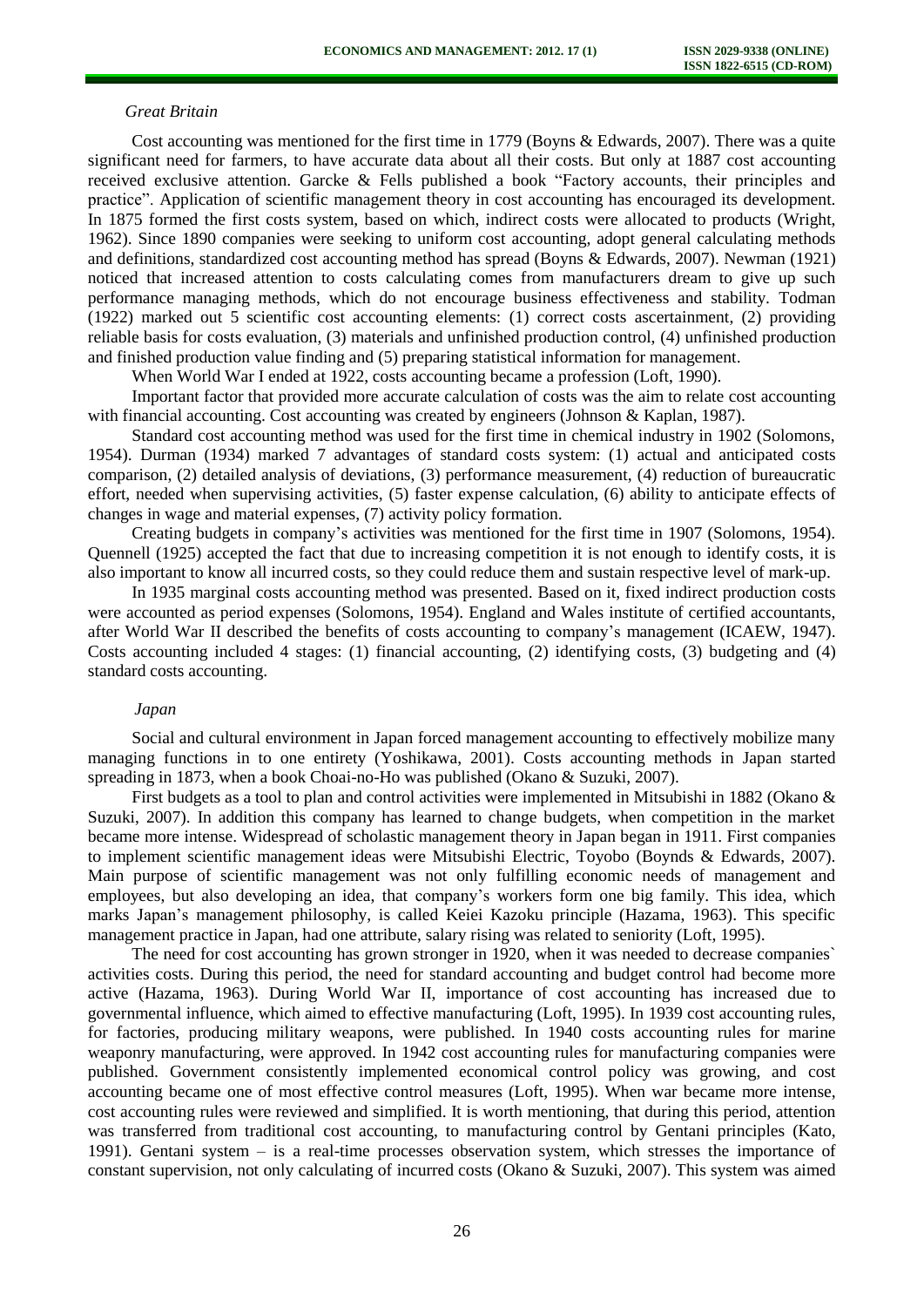to maximum efficiency (Nagao, 2004). In 1953 NEC company for the first time implemented double standard cost accounting method, whose one of the goals was accurate inventory assessment, another – costs management (Okano & Suzuki, 2007). Also this company implemented responsibility accounting and management by Koto-mae principle (before negative effects occur). In 1955 constant production processes improvement method, it is called Kaizen (Kato, 1991). In 1960 Toyota started using Target cost accounting method. Main purpose of this method was reducing costs in product research and development stages (Kato, 1991). In 1962 cost accounting standards were released (Yoshikawa, 2001). Standards provided principles for accurate inventory assessment in order to help financial accounting. However the main idea of these standards was helping companies` management to control their companies (Okano & Suzuki, 2007). In 1970 Toyota created Just In Time system (JIT). JIT approach is based on constant company's obligation to seek advantages in all manufacturing stages and systems (Loft, 1995). In 1975, use systematic general quality control method started in Japan`s companies (Okano & Suzuki, 2007). The method started changing management style from approach to business as a single unit, towards continuous performance improvement.

#### **Results**

The results of archival analysis are depicted on table 2. There are registered all management accounting methods that were developed in USA, Great Britain and Japan in order to make the common picture of management accounting evolution. Each stage comprises methods meeting the requirements of company's management such as planning, controlling, cost and strategic analysis. The focus of information on the first phase are further developed and used on another stages.

|                                 | <b>Stages</b><br><b>Methods</b> | <b>Cost determination and</b><br>financial control | <b>Information for</b><br>management planning and<br>control | <b>Reduction waste</b><br>of resources in<br>business processes | <b>Creation of</b><br>value through<br>effective<br>resource use |
|---------------------------------|---------------------------------|----------------------------------------------------|--------------------------------------------------------------|-----------------------------------------------------------------|------------------------------------------------------------------|
|                                 |                                 | 1760-1950                                          | 1950-1965                                                    | 1965-1985                                                       | 1985-2000                                                        |
|                                 |                                 | Cost determination                                 |                                                              |                                                                 |                                                                  |
|                                 |                                 | Standard cost accounting                           | Double standard cost<br>accounting                           |                                                                 |                                                                  |
|                                 | Cost                            | Direct cost accounting                             |                                                              |                                                                 |                                                                  |
|                                 | determination                   | Records of cost accounting                         |                                                              |                                                                 |                                                                  |
|                                 | and<br>accounting               | Allocation of indirect costs                       |                                                              |                                                                 |                                                                  |
|                                 |                                 | Uniform cost accounting                            | Marginal cost accounting                                     | Activity based<br>accounting                                    |                                                                  |
|                                 |                                 | Absorption cost accounting                         | Target cost accounting                                       | Activity based<br>management                                    |                                                                  |
|                                 | <b>Planning</b>                 | Budgeting                                          | Discounted cash flow                                         |                                                                 |                                                                  |
| Information for decision making |                                 |                                                    | <b>Transfer costing</b>                                      |                                                                 |                                                                  |
|                                 | <b>Controlling</b>              | Budgeting control                                  | Responsibility accounting                                    |                                                                 |                                                                  |
|                                 |                                 | Return on investments (ROI);<br>Ton-mile ratio     | Gentani system                                               | Constant<br>improvement<br>method                               |                                                                  |
|                                 |                                 | Variances analysis                                 | Kaizen system                                                | Just in time system                                             |                                                                  |
|                                 |                                 |                                                    |                                                              | Life cycling                                                    | Value chain                                                      |
|                                 | <b>Strategic</b><br>analysis    |                                                    |                                                              | costing                                                         | analysis                                                         |
|                                 |                                 |                                                    |                                                              |                                                                 | Five forces model                                                |
|                                 |                                 |                                                    |                                                              |                                                                 | PEST, SWOT                                                       |
|                                 |                                 |                                                    |                                                              |                                                                 | analysis                                                         |
|                                 |                                 |                                                    |                                                              |                                                                 | Customer                                                         |
|                                 |                                 |                                                    |                                                              |                                                                 | profitability and                                                |
|                                 |                                 |                                                    |                                                              |                                                                 | Competitors                                                      |
|                                 |                                 |                                                    |                                                              |                                                                 | analysis                                                         |
|                                 |                                 |                                                    |                                                              |                                                                 | Balanced                                                         |
|                                 |                                 |                                                    |                                                              |                                                                 | scorecard                                                        |

**Table 2.** The results of management accounting evolution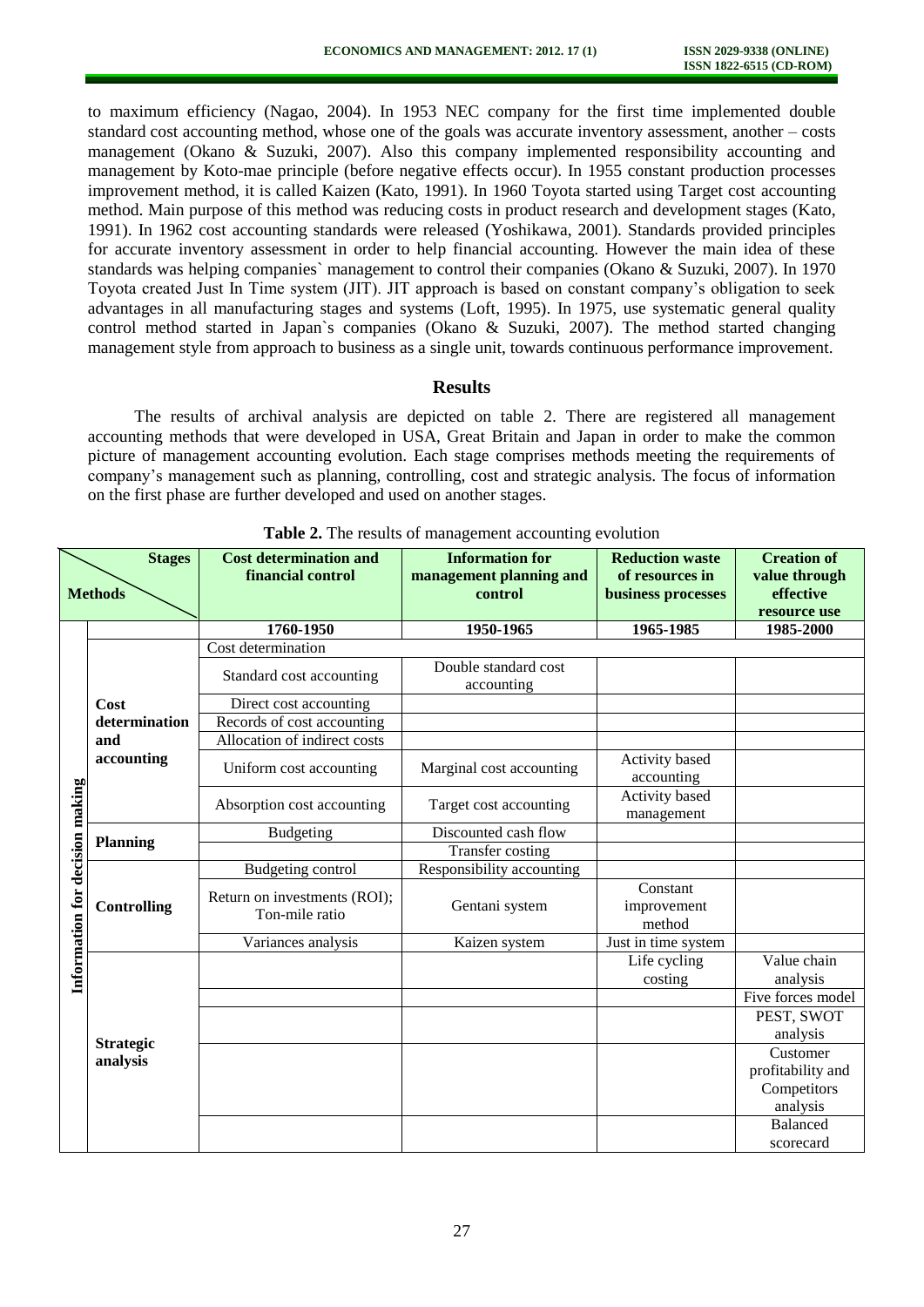## **Conclusion**

After summarizing performed research on management accounting evolution in the context of economic changes, these conclusions can be made:

- 1. Development of management accounting research covers a certain level of risk not fully analyzed the facts which caused the development of management accounting in individual countries. However, a generalized management accounting evolution model makes it possible to distinguish in our opinion the most important management accounting methods developed in the historical period.
- 2. Management accounting methods constantly were improved to better meet the requirements of management in making decisions. Management accounting evolution model includes four phases: (1) costs determination and financial control, (2) information for management planning and control, (3) reduction waste of resources in business processes and (4) creation of value through effective resource use. Each stage comprises methods meeting the requirements of company's management such as planning, controlling, cost and strategic analysis. The focus of information on the first phase are further developed and used on another stages.
- 3. The methods designed on the first and second stages, such as cost determination, direct cost accounting, indirect cost allocation, absorption and marginal costing, budgeting, and financial ratios were used to control the effective usage of resources. When the economic factors started to change dramatically after World War I and II they directly intensified the competition and brought strict attention to the use of resources in creating value. More sophisticated methods such as activity based costing, competitors' analysis, balanced scorecard started to emerge.
- 4. The archival research showed that all countries used the similar methods in their management accounting systems.

#### **References**

- 1. Anandarajan, A. & Cristopher, M. (1987). A Mission approaches to customer profitability analysis. International journal of physical distribution and materials management, 7, 55-68.
- 2. Boyns, T., & Edwards, J. R. (2007). The development of cost and management accounting in Britain. Handbook of management accounting research, 2, 969-1034.
- 3. Chandler, A. D. (1977). The visible hand: the managerial revolution in American business. Cambridge: Harvard University Press.
- 4. Chatfield, M. (1977). A history of accounting thought. Huntington: Krieger Publishing.
- 5. Durman, C. H. (1934). Standard costs. Cost accountant, 14, 134-139.
- 6. Ede, E. A. (1949). A philosophy of costing and its practical application. Cost accountant, August, 66-67.
- 7. Fleischman, R. K. & Tyson, T. (2007). The history of management accounting in the U.S. Handbook of management accounting research, 2, 1071-1089.
- 8. Garcke, E. & Fells, J. M. (1887). Factory accounts: their principles and practice. London: Crosby Lockwood.
- 9. Hazama, H. (1963). History of Japanese management accounting. Tokyo: Moriyama Shoten.
- 10. Heier, R. H. (2000). The foundation of modern cost management: the life and work of Albert Fink. Accounting, Business & Financial history, 10, 213-243.
- 11. Hockin, K. W. & Macve, R. H. (1988). Cost accounting and the genesis of managerialism: the Springfield armory episode. Proceedings of the second interdisciplinary perspectives on accounting conference. Manchester: University of Manchester.
- 12. Hopper, T. & Amstrong, P. (1991). Cost accounting controlling labor and the rise of conglomerates. Accounting, organizations and Society, 16, 405-438.
- 13. Hopwood, A. G. (1987). The archaeology of accounting systems. Accounting, organizations and society, 12, 207- 234.
- 14. ICAEW (1947). Developments in cost accounting. London: Gee.
- 15. International federation of accountants (IFAC), (1998). International management accounting practice statement: Management accounting concepts. New York.
- 16. Johnson, H. T, & Kaplan, R. S. (1987). Relevance lost: the rise and fall of management accounting. Boston: Harvard Business School Press.